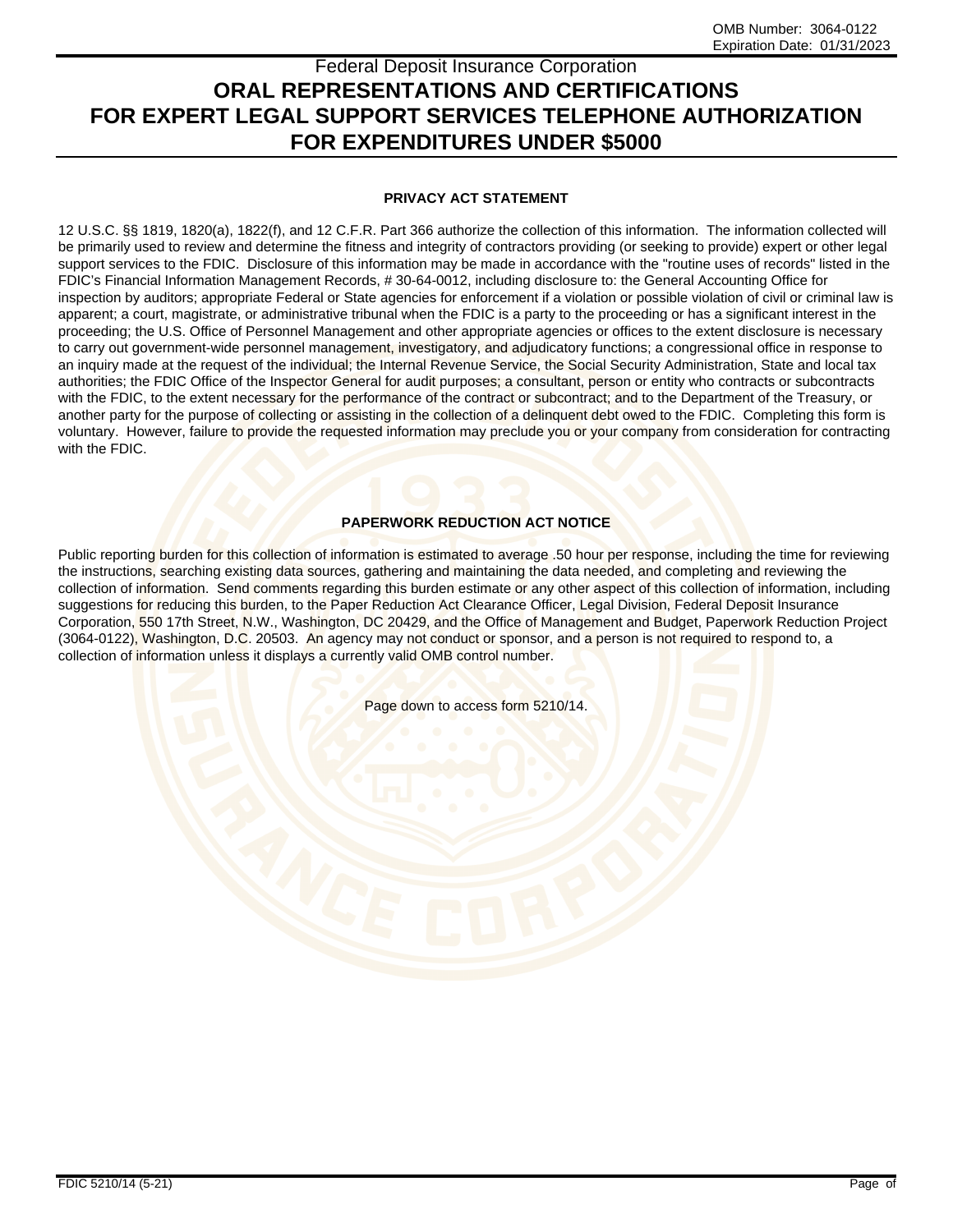# Federal Deposit Insurance Corporation **ORAL REPRESENTATIONS AND CERTIFICATIONS FOR EXPERT LEGAL SUPPORT SERVICES TELEPHONE AUTHORIZATION FOR EXPENDITURES UNDER \$5000**

**INSTRUCTIONS:** If your response is "Yes" to any of the questions in Section I or II, provide a detailed explanation in the space provided. Refer to 12 C.F.R. Part 366 for the definition of terms.

#### **SECTION I - DISQUALIFYING CONDITIONS/CONFLICTS OF INTEREST**

Among the contractor, any management officials, or affiliated business entities of the contractor, or any employees, agents or subcontractors of the contractor who will perform services under a proposed or existing contract with FDIC:

1. Have any been convicted of a felony?  $\bigcirc$  Yes  $\bigcirc$  No

Detailed Explanation

2. Have any been removed from or prohibited from participating in the affairs of any insured depository institution pursuant to any final enforcement action by the Office of the Comptroller of the Currency, the Office of Thrift Supervision, the Board of Governors of the Federal Reserve System, the FDIC, or their successors?  $\bigcap$  Yes  $\bigcap$  No

Detailed Explanation

3. Have any demonstrated a pattern or practice of defalcation regarding obligations?  $\bigcap$  Yes  $\bigcap$  No

Detailed Explanation

4. Have any caused a substantial loss (\$50,000 or more) to federal deposit insurance funds?  $\bigcirc$  Yes  $\bigcirc$  No

Detailed Explanation

5. Do any have any personal, business, or financial interests or relationships which would cause a reasonable individual with knowledge of the relevant facts to question their integrity or impartiality? () Yes () No

Detailed Explanation

6. Are any an adverse party to the FDIC, RTC, FSLIC, or their successors in a lawsuit?  $\bigcirc$  Yes  $\bigcirc$  No

Detailed Explanation